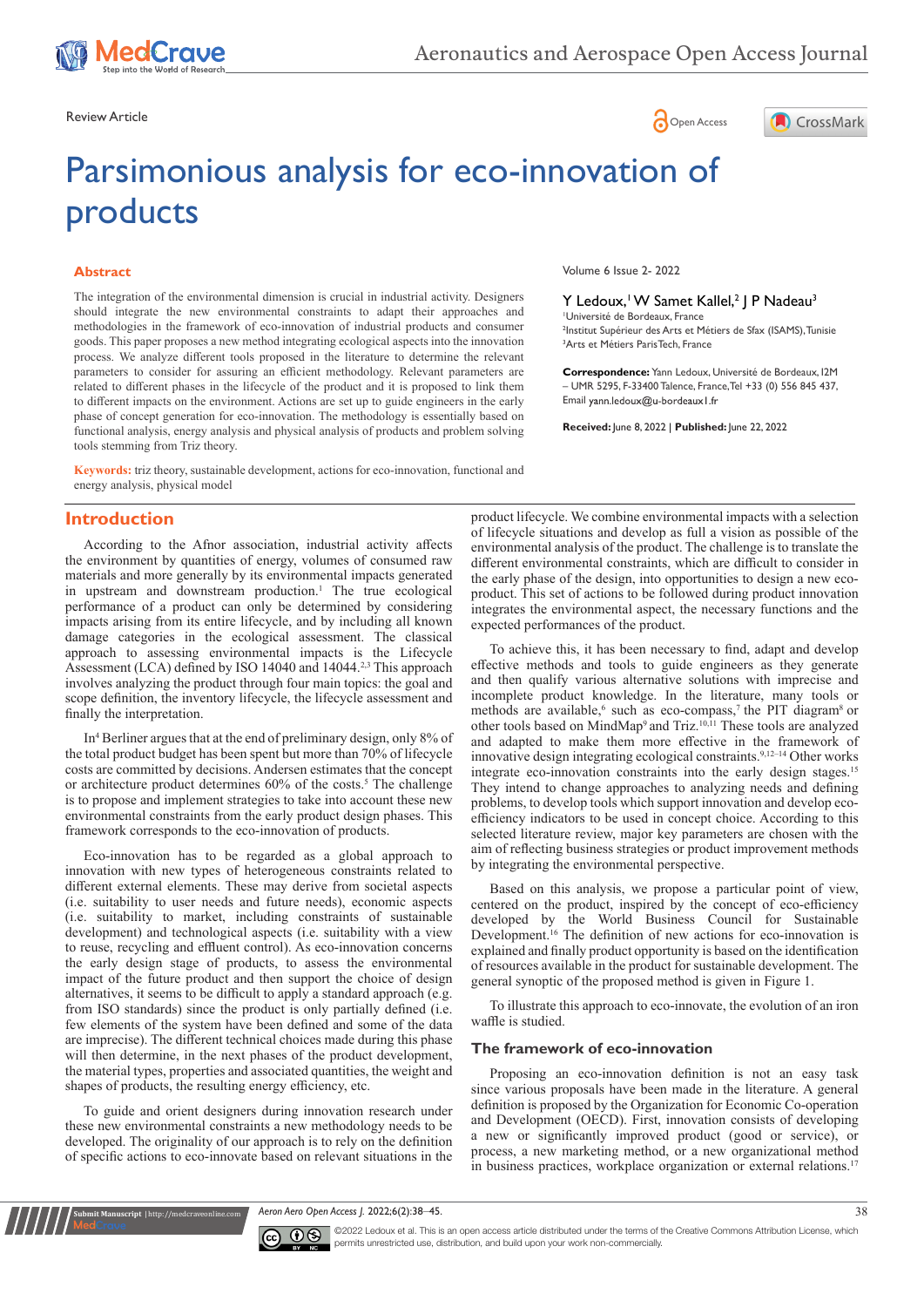Eco-innovation generally follows the same definition with two major distinctions: i) eco-innovation should represent innovation that results from a reduction of environmental impact; ii) the scope of eco-innovation may go beyond the conventional organizational boundaries of the innovating organization and involve broader social arrangements that trigger changes in existing socio-cultural norms and institutional structures.<sup>18,19</sup> Bleischwitz, in<sup>20</sup> distinguishes three different types of eco-innovation through three general categories: process, product and system innovations.



**Figure 1** synoptic of the proposed approach.

- a. Process innovation to implement a new method of improving the production or delivery method. This innovation concerns the implementation of a new organizational method in business practices (labor organization or external relations);
- b. Product innovation for improvement or innovation of the product or service which reduces significantly the overall impact of the product on the environment. This usually implies risks for the company because it is important to convince customers to buy the new product.
- c. System innovation, this type of innovation refers not only to technological systems, but also to radical technology, changing market conditions, changing user behavior and lifestyle.
- d. The product is usually not sold alone but includes several components such as packaging, instruction manual, etc., all of which must be considered. To do so, we propose to broaden the concept of product and extend it to all components and accessories that are supplied or sold with the product or become necessary for its operating (i.e. edible components).

#### **The whole product, product and accessory product**

Products are not limited to a product delivered to the customer or end user. Related products exist in other lifecycle situations, particularly during the distribution or use situations, which are necessary to protect or assure a proper functioning of the system. These are called "accessory products". The product is not defined only as a stand-alone entity, but is considered as a whole product formed by the product itself and its accessory products.

First, the product is made up of a set of components, components of interaction and external components. It is possible to list:

- I. The components performing the functions associated with service and constraint, as defined by the functional requirements of the product (i.e. actuator, motors, etc.).
- II. The components of interaction are used to connect components together, to link the product to the reference and also to ensure functional flows (i.e. screws, locating surface, etc.).
- III. The external components are related to the environment of the product. This may be linked to the energy supplier, the user, the environment, etc.

Elements of the whole product can be considered as edible components even if they have a shorter lifespan than the required duration of the product. They may be components or components of interaction related to the safety engineering of the product (cartridges, filters, batteries, etc.) or external components (fluids, energy, signal, etc.). These consumables are sold with the product or separately. They could be standard or adaptable, single use or reusable.

Accessory products are related to packaging for marketing, transportation, sale, information (…), user manuals, regulatory documents, promotional materials, shipping documents, software support, etc. They exist in the lifecycle "distribution" (i.e. packaging) and "use" (i.e. cartridge) and must perform one or more constraint functions. These specific functions are due to the evolution of the product through its lifecycle. The use of such products may be temporary. Different accessory products are related to these three constraint functions:

- a) Protect the product against external aggression: flow of energy (friction, impact, etc.) and material flows (discharges) or information flows (secure software),
- b) Facilitate the transportation phase,
- c) Provide support information: paper documents (promotional material, user instructions, etc.) and computer media (software support).

Like a product, an accessory product is also made up of components, components of interaction and external elements. An overview of the whole product and its structural decomposition is proposed in Figure 2.



#### **Figure 2** Organic view of the whole product.

The evolution of the whole product through its lifecycle generates waste. This waste may be material or energy flows which could have hazardous properties. It is the result of a total or partial fragmentation of the different components that make up the whole product. It could correspond to edible or inedible components, operating fluids, effluents, noise or the whole product. This waste results from an evolution of a fluid state, an alteration of a component, a loss of effluent, etc. It comes from interactions between components, components of interaction and external elements. Accessory products are considered as waste from the whole product when they have fulfilled their functions.

When the particular point of view is centered into the whole product this helps reduce the complexity of taking into account the environmental impact of the product throughout its lifecycle. As innovation sessions consist mainly of brainstorming activities, it is necessary to limit the complexity of the integration of all environmental impacts which could limit the efficiency of the creativity group. It is assumed that this approach does not consider all phases of product lifecycle. For instance, it would be difficult to explicitly consider:

i. The production phase, since only the product architecture is available and the different shapes and associated manufacturing process are not defined;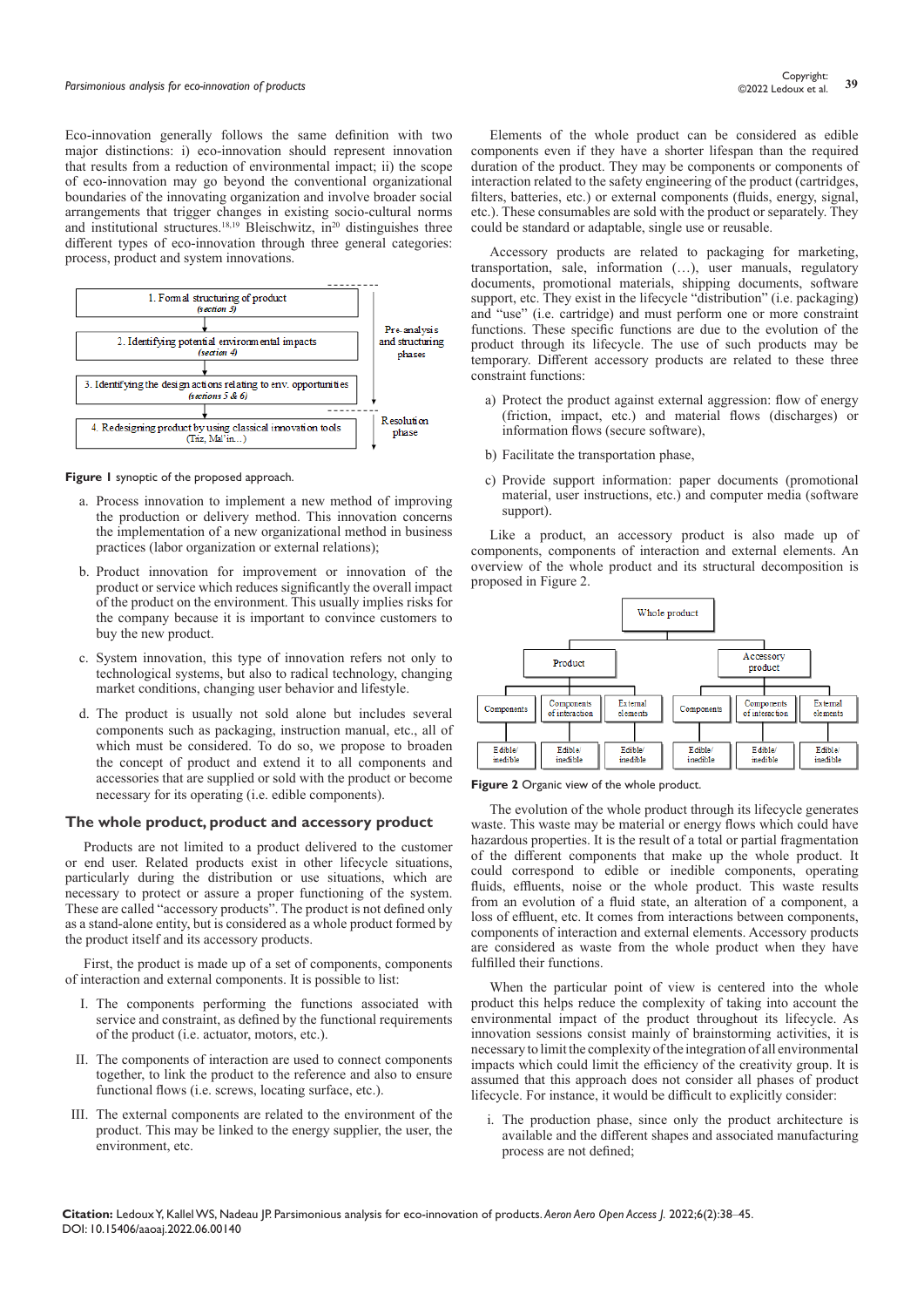ii. The extraction of raw materials, because at this design stage, although engineers are able to select the desired physical properties of materials (i.e. thermal conductivity, electrical, mechanical strength, hardness, flexibility ...) they are unable to quantify the volume required.

In this paper, we target evolutions in product design related to the 'use' and 'end of life' lifecycle phases.

The next step is to research in the literature for relevant tools providing both qualitative and quantitative information to set up an effective and parsimonious integration of the different environmental constraints in the innovation phase and then propose actions to redesign products.

#### **Overview of tools proposed in literature**

Considered as qualifiers of environmental impacts, assessment tools enable the designer to manage different data in the analysis of a product. This is the case for "energy content" a quantitative tool which makes the energy evaluation of a product possible throughout its lifecycle. It is well adapted for products which have a major energetic criterion.<sup>21</sup> This tool enables us to identify and then limit energy consumption and associated costs. In this same context of quantitative assessment tools, many other tools like waste assessment,<sup>22</sup> air or water pollution indicators<sup>23,24</sup> the consumption indicator of raw material like Material Intensity Per unit of Service – MIPS, $25$  may be used as a vector for a quantitative assessment of environmental impacts generated by the product.

Qualitative assessment tools enable us to evaluate a product through its environmental impacts according to multi-environmental criteria. The Eco-compass, shown in Figure  $3,26$  is a graphical model considering six design criteria. It ranges existing products from 0 to 5. Among the tools for quality assessment, we have selected the "Lifecycle Design Strategy"(Figure 4).<sup>27</sup>



**Figure 3** Eco-compass tool.



**Figure 4** Lifecycle design strategy tool (LiDS).

The analytical tools of environmental impacts are proposed and used both in the definition of need phase and in the phases of selection and ranking concepts. Most of these tools are in the form of a matrix, which makes it possible to vary environmental criteria in the product analysis phase. Their main significance is that they

analyze qualitatively or quantitatively different categories of environmental impact (resource depletion, waste, radiation, noise pollution, greenhouse, etc.). The simplified quantitative evaluation matrix (ESQCV,<sup>1</sup> shown in Table 1) is an example of such a matrix. It is a tool for product quality assessment for different categories of environmental impacts through particular stages of its lifecycle. The classification range starts from unfavorable (value of 2), median (1), positive (0) or no data (**×**). Using this tool, subjective nuisances can be considered, which are usually difficult to quantify.

In addition to these matrix analyses, the matrix of hierarchical analysis is proposed, such as the Analytic Hierarchy Process – AHP – (Table 2). Data from this type of matrix are used to guide and refine the analysis through the weights and cross elements of eco-efficiency, evaluation alternatives based on pair-wise comparison and thus, directions of product evolutions can be deduced.<sup>28</sup>

Other kinds of tools are proposed in the literature based on environmental assessment check-lists to identify and quantify the impacts of products through criteria. These check-lists are usually lists of questions or recommendations.

Among these tools, we should mention the golden rules, $29$  the checklists from the eco-design pilot software,<sup>30,31</sup> or Information/ Inspiration developed by Loughborough University and Electrolux.32,33 This last tool is composed of two blocks of particular checklists (Information and Inspiration) adapted to industrial designers.34 The "Inspiration" block provides examples of eco-design by international companies and identifies six criteria to study: 'general', 'materials', 'recycling', 'production', 'use' and 'packaging'. The "Information" block recapitulates all the proposed check-lists through six different design goals: 'materials', 'form', 'energy', 'function', 'parts', and 'packaging'.

The main importance of these checklists is that they guide the designer in his approach to environmental design. Check-lists are also easy to adapt and may be regarded as a tool to improve the product at different stages of the design process. However, check-lists are typed according to fields of activities and do not generally analyze the environmental impacts of a product.35 These approaches are not structured and combine both environmental impacts and lifecycle situations (materials, recycling, and production). For all these reasons, checklists do not seem to be suitable tools for structuring a general methodology for eco-innovation. Qualitative tools like Eco-compass or LiDS seem to be relevant in case of environmental assessment of the product and identifying the strategy required. In the framework of innovation and creativity, these tools are not well adapted and could be time consuming, and results could be biased due to the lack of knowledge about the product and associated process. Thus, it is interesting to use a matrix like ESOCV which leads to cross impacts with different lifecycle stages of the product. This particular structure is interesting because it is possible to consider different strategies to improve the product and then act either on impact or on particular lifecycle situation of the product.

#### **Eco-efficiency principle**

Eco-efficiency of a product can be described as a continuous process of change in order to decrease its environmental impacts while increasing its values and services. It is defined as the ratio between the value of the product and its environmental impacts throughout its lifecycle,<sup>16,36</sup> see equation 1.

$$
Eco-efficiency = \frac{Product values (or services)}{Environmental impacts}
$$
 (eq 1)

The World Business Council for Sustainable Development (WBCSD<sup>16</sup>) provides design guidelines for a better eco-efficiency and has laid out seven elements:

1. Reducing material requirements;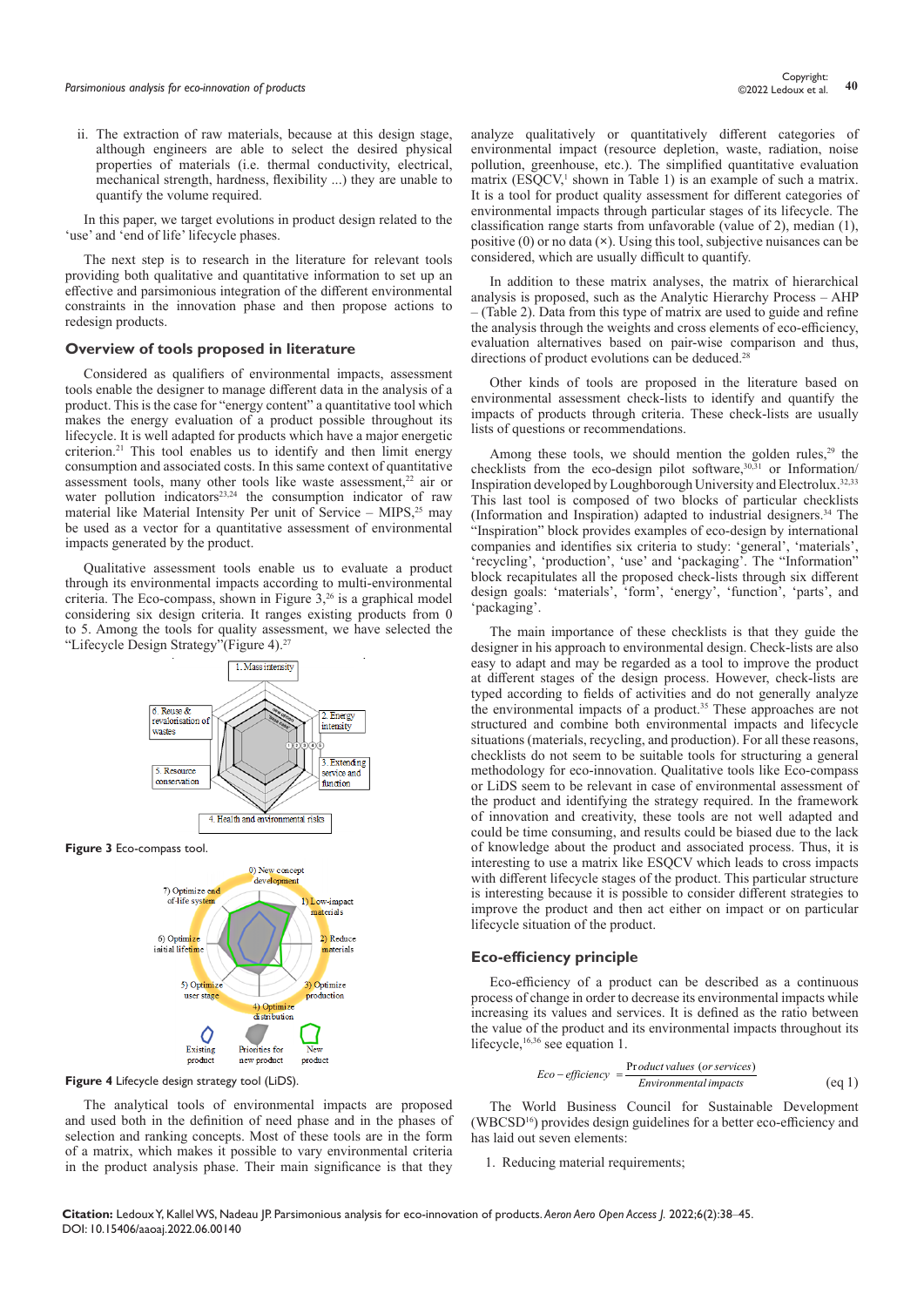- 2. Reducing energy intensity;
- 3. Reducing toxic dispersion;
- 4. Enhancing material recyclability;

**Table 1** Illustration of the ESOCV utilization

- 5. Sustainable use of renewable resources;
- 6. Extending product durability;
- 7. Increasing the service intensity of goods and services.

|                                                                                   | <b>Extraction of</b><br>raw material | Production | <b>Distribution</b> | <b>Use</b> | Recycling |
|-----------------------------------------------------------------------------------|--------------------------------------|------------|---------------------|------------|-----------|
| Production and waste (quantity, toxicity)                                         | ×                                    |            |                     |            | $\times$  |
| Resource depletion (use quantity, renewable or non-resource,<br>abundant or rare) |                                      |            |                     |            | $\times$  |
| Noise, odor, non-aesthetic                                                        |                                      |            |                     |            | $\times$  |

**Table 2** Analytic hierarchy process

|                      | <b>Material</b><br>reduction | <b>Energy</b><br>reduction                 | <b>Toxicity</b><br>reduction | <b>Material</b><br>retrieval                   | <b>Resource</b><br>sustainable | Product<br>durability | Product<br><b>Service</b> |
|----------------------|------------------------------|--------------------------------------------|------------------------------|------------------------------------------------|--------------------------------|-----------------------|---------------------------|
| Material reduction   |                              |                                            |                              |                                                |                                |                       |                           |
| Energy reduction     |                              |                                            |                              | Relative importance determined by the designer |                                |                       |                           |
| Toxicity reduction   |                              |                                            | -                            |                                                |                                |                       |                           |
| Material retrieval   |                              |                                            |                              |                                                |                                |                       |                           |
| Resource sustainable |                              |                                            |                              |                                                |                                |                       |                           |
| Product durability   |                              | Inverse importance defined by the designer |                              |                                                |                                |                       |                           |
| Product service      |                              |                                            |                              |                                                |                                |                       |                           |

All elements of eco-efficiency refer to environmental effects. The main categories of impacts are present (e.g. materials, energy and toxicity). For the first three points of eco-efficiency, we find an explicit definition of impacts linked to direct consumption or action to limit material dispersion. The last four points define a positive action and design approach, and in this way indirectly avoid some environmental impacts. This macroscopic environmental overview has a direct or indirect impact on the optimization of environmental resources and provides a comprehensive and exhaustive view of all existing environmental impacts. We propose to sum up eco-efficiency in terms of the eco-efficiency elements, introducing two minor changes to points F and G (in bold in Table 3).

**Table 3** Eco-efficiency axes and eco-efficiency elements

| <b>Eco-efficiency axes</b><br>(WBCSD)                         | <b>Eco-efficiency elements</b>                        |
|---------------------------------------------------------------|-------------------------------------------------------|
| A. Reducing material<br>requirements;                         | A. Material reduction                                 |
| B. Reducing energy intensity;                                 | B. Energy reduction                                   |
| C. Reducing toxic dispersion;                                 | C. Toxicity reduction                                 |
| D. Enhancing material<br>recyclability;                       | D. Increase recyclability and reuse                   |
| E. Sustainable use of renewable<br>resources;                 | E. Increase resource sustainable                      |
| F. Extending product durability;                              | F. Increase durability and desirability<br>of product |
| G. Increasing the service intensity<br>of goods and services. | G. Increase functionality and service<br>of product   |

It seems to be interesting to associate the concept of desirability of the product with the durability aspect in axis F. The increase in esteem functions will act on the user's affectivity for the product and increase the duration of ownership. Increased functionality is juxtaposed to the increase in services. The last point of the matrix, point G, corresponds to the natural evolution of a product "the increase in product functionalities". According to,<sup>10</sup> this evolution is the step before the conversion of goods to services (dematerialization phase).

### **Association of the 7 elements to lifecycle phases**

For every eco-efficiency element, we will define particular actions in the eco-innovation phase. These actions will modify some product lifecycle situations. An association between these 7 elements and the lifecycle phases is proposed (Table 4). This defines a strategy like a directive or environmental design objectives and provides a structured and oriented view in preliminary design. Environmental problems related to the production appear through weight reduction and toxicity. Reductions in energy generation cannot be taken into account in the search for concepts.

In this paper, we will restrict the study and it is only considered the final stages: use and end-of-life of the product lifecycle.

Figure 5 shows, in the centre, the whole product composed of the product and accessory product. The left hand side shows the consumption resources (materials and energies) and beyond the environmental rejects corresponding to waste. The right hand side lists the two selected lifecycles, use and end-of-life of the product. The different links (black arrows) from the whole product to lifecycle situations, the consumption resources and the waste indicate the direct influence that design choices on the whole product have on its environment.



**Figure 5** Representation of the whole product and the different influences on materials, energies, waste and the associated impacts through lifecycle phases use and end of life.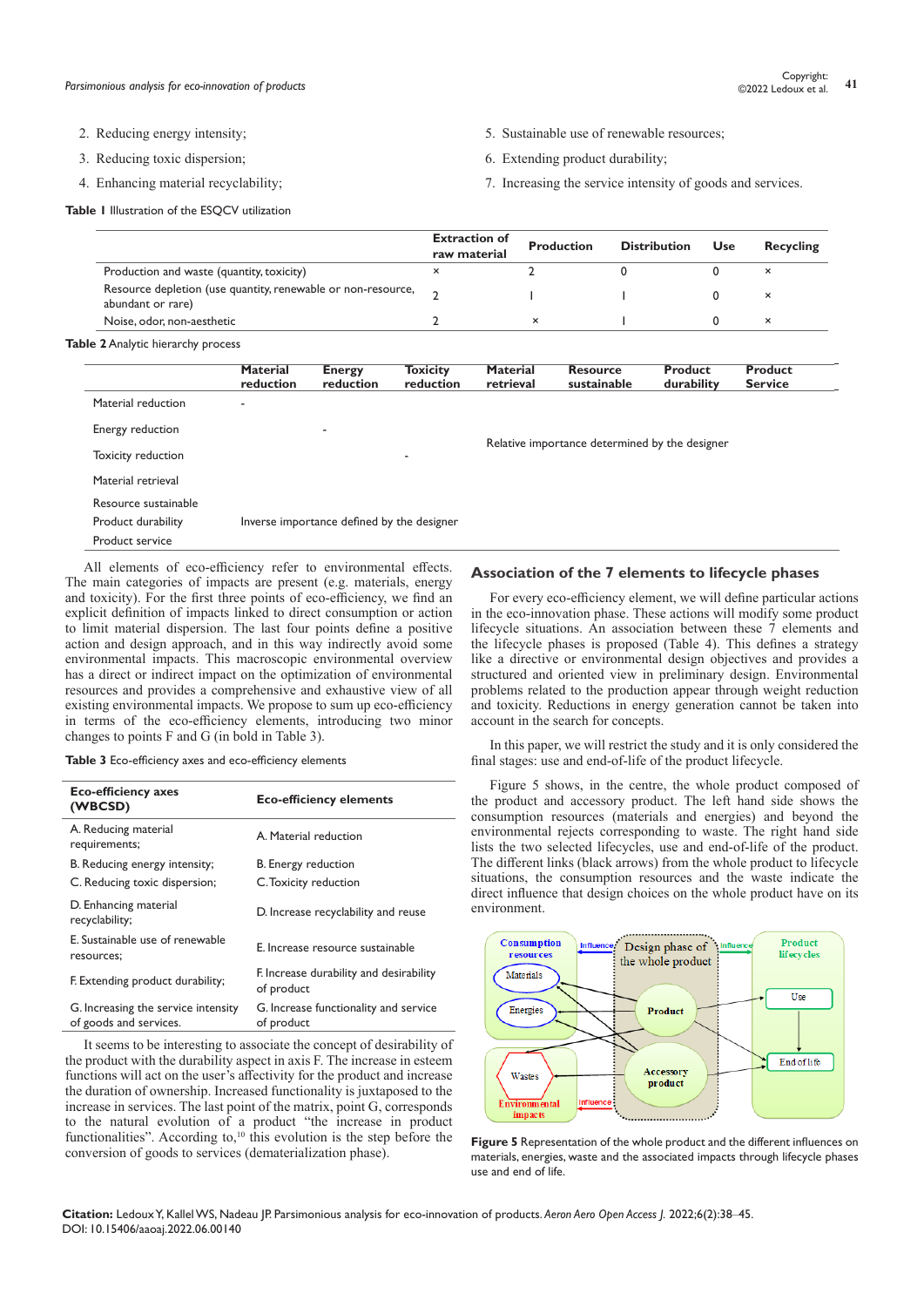# **Parsimonious analysis for eco-innovation of products 12** Copyright: **42** Copyright: **42** Copyright: **42** Copyright: **42** Copyright: **42** Constant of products **42** Constant of products **42** Constant of products **42** Cons

Increasing the recyclability and the reuse of whole products is related to two product lifecycle situations, use and end of life. If the reuse of the whole product is improved, we can optimize the use or end of life phases by allowing the reuse of part of the whole product. If the recyclability of components is improved, the end phase of life is directly impacted.

Increasing the resource sustainability is a point related to specific resources of the product or those available in the environment. This **Table 4** Relation between the selected lifecycle phases and the eco-efficiency action concerns the last two lifecycle situations since we are only focusing on the internal and external resources of the product.

Increasing the durability and the desirability of the whole product can limit the renewal phase of the product and thus increase the use phase. Thus, the design has to take this new life duration into account. Increased functionality and service of the whole product are going to influence the "use" phase. This action increases the esteem of the user towards the product by making it more attractive.

| <b>Product and accessory product</b>               | <b>Extraction of</b><br>raw material | <b>Production</b> | <b>Distribution</b>       | Use                       | End of life               |
|----------------------------------------------------|--------------------------------------|-------------------|---------------------------|---------------------------|---------------------------|
| A. Material reduction                              | ×                                    | ×                 | ×                         | $\boldsymbol{\mathsf{x}}$ | $\boldsymbol{\mathsf{x}}$ |
| B. Energy reduction                                |                                      |                   |                           | $\boldsymbol{\mathsf{x}}$ | $\boldsymbol{\mathsf{x}}$ |
| C. Toxicity reduction                              |                                      | ×                 | ×                         | $\boldsymbol{\mathsf{x}}$ | ×                         |
| D. Increase recyclability and reuse                |                                      |                   |                           | $\boldsymbol{\mathsf{x}}$ | $\boldsymbol{\mathsf{x}}$ |
| E. Increase resource sustainability                |                                      |                   |                           | $\boldsymbol{\mathsf{x}}$ | $\boldsymbol{\mathsf{x}}$ |
| F. Increase durability and desirability of product |                                      |                   |                           | ×                         |                           |
| G. Increase functionality and service of product   |                                      |                   | $\boldsymbol{\mathsf{x}}$ | $\boldsymbol{\mathsf{x}}$ |                           |

#### **Analysis and actions to be carried out**

To be efficient in the eco-innovation process, an analysis phase for the whole product has to be included. The objective is to propose actions and define a strategy to implement for product eco-innovation. It should be as short as possible during the research into concepts through creativity sequences. These sequences are usually carried out by a creativity group and the time available for this research has to be as short as possible, yet effective without causing "psychological barriers" (e.g. presentation of too specific examples). We define actions to be implemented on the studied system from the organic decomposition developed in section 3. In this work, we list actions dedicated to the eco-efficiency axes: increasing recyclability and reuse.

For this point, which elements have to be considered during the design stage to ensure that components are reusable or that its substances will be recyclable? Reuse requires that the reusable property of every component is considered from the initial design stage and must therefore subsequently be protected and conserved throughout the "use" phase of the product (Table 5, action #1). The consumable substances of the system must be storable and retrievable during the lifecycle of the product. These two actions impact the "use" lifecycle situation. Other actions will affect the evolution of the product to improve the "end of life lifecycle situation". We will list the possible changes to the components or the interaction of one component with another and the material used.

**Table 5** Actions, opportunities, function of the use and end of life lifecycle phases

| <b>Lifecycl situation</b> | Action in design phase                                                                                                                                                                           | Opportunity for the product                                                            |
|---------------------------|--------------------------------------------------------------------------------------------------------------------------------------------------------------------------------------------------|----------------------------------------------------------------------------------------|
|                           |                                                                                                                                                                                                  | I-a) Information                                                                       |
|                           |                                                                                                                                                                                                  | I-b) Space                                                                             |
|                           | I. Protect, make components or component of interactions reusable                                                                                                                                | I-c) Self-service                                                                      |
|                           |                                                                                                                                                                                                  | I-d) Interaction resources                                                             |
| Use                       |                                                                                                                                                                                                  | I-e) Organizational resources                                                          |
|                           | 2. Promote recovery or storage of consumable product                                                                                                                                             | 2-a) Space<br>2-b) Self-service<br>2-c) Interaction resources                          |
|                           |                                                                                                                                                                                                  | 2-d) Organizational resources<br>2-e) Differential resource<br>3-a) Self-service       |
|                           | 3. Act on the geometry of components and component of<br>interactions of product and accessory products to reduce the<br>quantity and volume to be recycled (handling, transport, storage, etc.) | 3-b) Space<br>3-c) Functional resources<br>3-d) Interaction resources                  |
|                           |                                                                                                                                                                                                  | 3-e) Organizational resources                                                          |
| End of life               | 4. Promote the use of reusable components and components of<br>interaction or made with recyclable materials                                                                                     | 3-f) Differential resource<br>4-a) Substances<br>4-b) Self-service<br>4-c) Information |
|                           | 5. Suppress the component of interactions and the poly-material<br>component.                                                                                                                    | 5-a) Substances<br>5-b) Self-service<br>5-c) Interactive resources                     |
|                           |                                                                                                                                                                                                  | 5-d) Organizational resources<br>6-a) Information                                      |
|                           | 6. Design for disassembly, simplify and standardize the component of<br>interaction                                                                                                              | 6-b) Interaction resources<br>6-c) Organizational resources                            |
|                           |                                                                                                                                                                                                  | 6-d) Differential resources                                                            |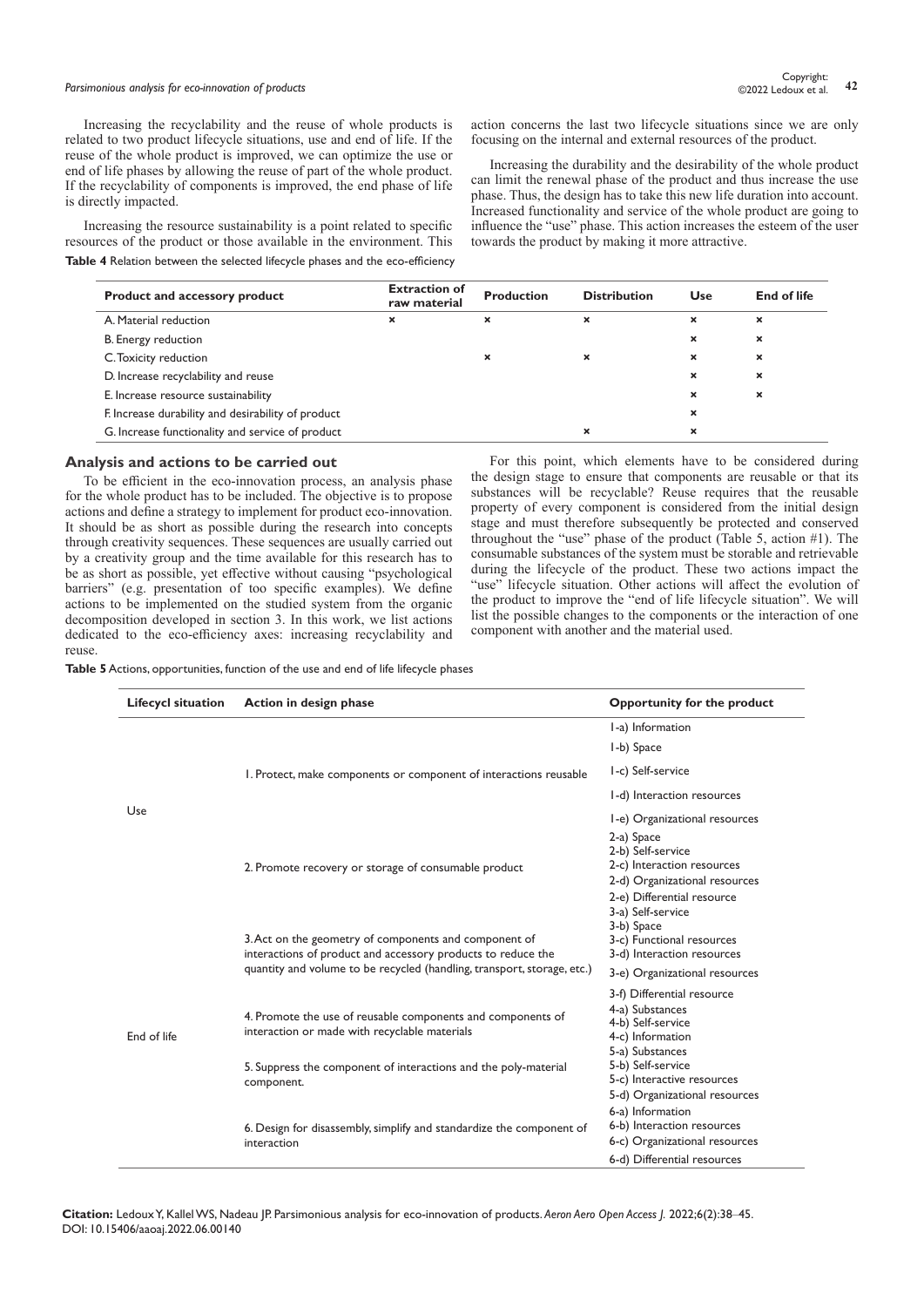# *Parsimonious analysis for eco-innovation of products* **<sup>43</sup>** Copyright:

We must encourage the use of reusable components and recyclable materials to increase the overall recyclability of the product (Table 5, action #2). To reduce the volume of components, it is important to act on the component's geometry to facilitate storage and waste transportation at the end of life of the product (Table 5, action #3).

Reuse also requires collecting the different components (Table 5, action #4). Product design should include the constraint to facilitate the disassembling phase (Table 5, action #6). A classical technique consists of carrying out modular design, standardizing component interactions or suppressing them. One way to achieve modularity is to separate or segment these functions; every component or group of components should then correspond to a single function or can contribute to its realization. In the framework of modularity, the components identified cannot be assembled by permanent links. In the same way, components made from poly-material must be separated or eliminated; this means that poly-material can become several monomaterials after particular modifications (Table 5, action #5). This analysis also concerns the accessory product. Information about the material used in every component has to be identified and labeled.

We have listed different possibilities for influencing the recyclability and reuse phases, using semantic forms. These sentences in the second column of Table 5 will be proposed to the creativity group in the analysis phase to be interpreted according to the case being studied.

#### **Identification of product opportunities**

To guide engineers during the brainstorming phase and the search for product evolutions, we propose to use a specific tool called a "resource list" developed in the MAL'IN software.<sup>13</sup> These particular resources give a comprehensive overview of the available opportunities. This list is based on previous work by Savransky<sup>10</sup>

Aiming at developing a problem-solving methodology, so called, Triz theory. Its main goal is to stimulate and generate innovative ideas and solutions in a structured and systematic way through a set of tools and methodologies. From this, it is proposed to improve it and to express the 12 points for setting up a systematic analysis more precisely ([Annex 1](https://medcraveonline.com/AAOAJ/AAOAJ-06-00140A.pdf)).

The concept of substance (Item 1) is based on the Triz theory<sup>11</sup> and includes the component and its environment. Energy (Item 2) and the differential resources (Item 10) specify the available energy in the system and its environment. The functional resources (item 6 and 11), self-service (item 7) underline the additional capabilities of the product to those observed during operation. Finally, we find the resource interaction (item 8), which concerns the evolution or the suppression of such components. Many product developments are the result of layout changes envisaged in items 2 (space) and 9 (organizational resources), which may change through the operating time (item 3). Waste (item 12) is directly explicit in terms of sustainable development.

We use this list to identify opportunities already present in the system, and every opportunity has been linked to an action. [Annex](https://medcraveonline.com/AAOAJ/AAOAJ-06-00140A.pdf)  [2](https://medcraveonline.com/AAOAJ/AAOAJ-06-00140A.pdf) presents an analytical framework for every resource in terms of sustainable development. The following paragraphs cite some of the points listed in Table 5 in the third column.

The substances considered in the resource list are components which can be loseable, with no particular functionality, redundant, disposable, toxic, splittable or non-reusable. It is then possible to suppress them or to make them reusable by modifying them.

Similarly, external substances which are consumables will provide opportunities to make changes for the reuse and recycling phases. The self-service property allows for the discovery of physical, chemical or geometrical properties like buoyancy for selecting or recycling phases or the retention of fluid property for later retrieval or conditional retrieval. For example, in the case of using porous media, a depression could separate fluid from media.

According to the authors, the use of interaction resources is a major source of opportunity for product evolution. In this case we consider simultaneously standardization for recycling, changing interactions to eliminate them completely or increasing the degrees of freedom of products (dynamic modification) to make the system controllable and increase energy efficiency. Organizational resources can change layouts and thus lead to increased compactness, containment of effluent and reduced energy losses. The third column of Table 5 lists the resources for checking or finding eco-innovation opportunities according to selected actions.

# **Illustration on a waffle iron**

#### **Description and formal decomposition**

To illustrate the method, proposed to study an evolution of a classical waffle iron. The device shown in Figure 6, is composed of two heating units connected by a hinge. Each heating unit includes a unit cover, a massive aluminum plate for baking with a non-stick coating. Each plate is heated by an electrical resistance. The white external cover isolates the plates from the outside.



**Figure 6** A) Presentation of the waffle iron, B) Detail of the pivot joint between two heater units.

 In the approach used here, we first produced an organic decomposition of the whole product by identifying the different components and component interaction, external elements and accessory product (Figure 7). In this figure, the main components and external elements are represented. To make this decomposition more readable, we have identified some components of interaction without systematically linking them to other components with which they interact.



**Figure 7** Partial formal structuring of the waffle iron.

#### **Evolution of the waffle iron**

Table 5 lists different general opportunities for the product. We propose to select actions #2: Promote recovery or storage of consumable product and 5: Suppress the component of interactions and the poly-material *component* and then make a few changes to the waffle iron.

#### **Promote recovery or storage of consumable product**

Concerning the action "promote recovery or storage of consumable product", it is necessary to identify the consumable product of the waffle iron. The main elements are the waffle batter and the oil introduced between the batter and the heater units. The batter corresponds to an external element and the oil is a component of interaction. One problem that the user can encounter is that the batter or oil can flow inside the waffle iron. This drawback was noticed when we disassembled the product after it had been used. We consider the various opportunities in Table 5: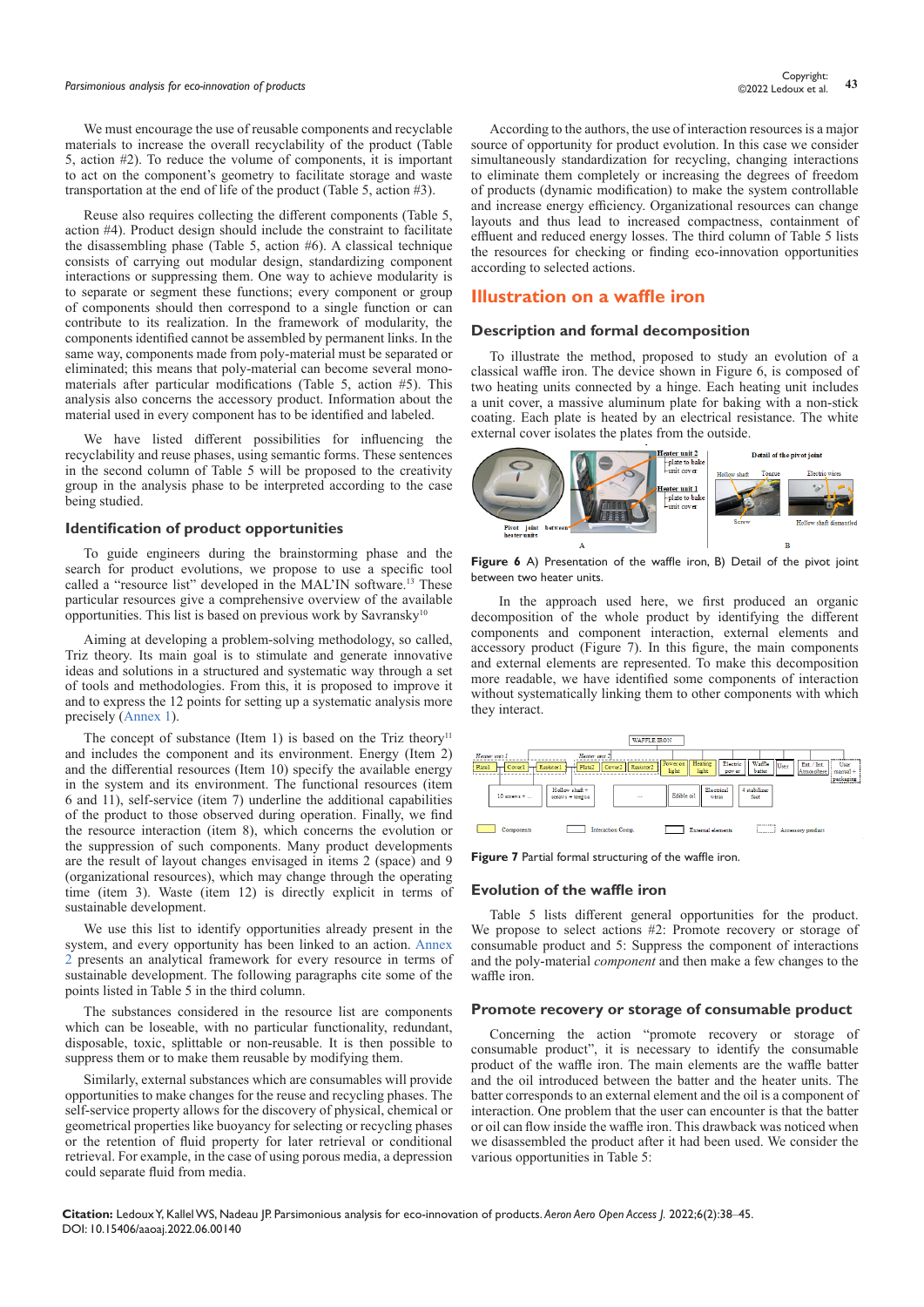- I. Space: consider storage space in the waffle iron to recover used oil or uncooked batter.
- II. Self-service: use capillary-porous properties of the plates to keep used oil on the plate.
- III. Interaction resources: exploit the oil / plate interaction (i.e. surface tension property)
- IV. Organizational resources: establish oil retention (e.g. behind the heating plate)
- V. Differential resource: use pressure or temperature gradients to allow retention of uncooked batter or used oil.

#### **Suppress the component of interactions and the poly-**

#### **material component**

By considering the action, "Suppress the component of interaction and the poly-material component for the end of life", it is possible to act on removing components of interaction such as oil. If we observe the waffle iron, components such as heater plates with a non-stick coating or the painted white plastic cover, these could be considered all together as poly-material. The opportunities identified propose to act on substances, to use the self-service property, to work on the interactions or organizational resources.

Acting on substances (5-a) suggests analyzing all components of interaction to envisage their evolution or their elimination. Thus, the pivot joint between the two plates, made up of 3 components (hollow shaft, tongue and screw) as shown in Figure 6, could be studied and improved.

Acting on substances also leads us to consider the materials that make up the components. In this case, it is possible to research a particular material with non-stick properties, thus suppressing the non-stick coating of the plate.

Removing the poly-materials that make up the plate can lead the group to study the interaction between the plate and the batter to prevent the adhesion of the batter during cooking.

The self-service opportunity allows us to use particular phenomena like elastic strains or adhesion property between parts in order to remove components of interaction. This opportunity could be exploited to modify the joint between the 2 plates; the designer could replace the three parts (tongue, hollow shaft and screw) with only one deformable hollow shaft.

Using resources of interaction can standardize the components of interaction, reduce them or even eliminate them. Organizational resources are the last opportunity for the selected action. This directly concerns the arrangement of components, the aim being to remove components of interaction and poly-material components. It may lead to a simplification and reduction in the number of components.

#### **Conclusion**

We have proposed an original method for integrating constraints for sustainable development during research into innovative concepts. This method is based on functional analysis, on energy analysis of physical behavior and solving tools derived from Triz theory. We rely on the simplified evaluation matrix of lifecycle assessment (ESQCV) and the seven elements of eco-efficiency defined by WBCSD. The eco-efficiency elements have been used with the aim of adapting them to the framework of eco-innovation. We chose to restrict the possible intersections between lifecycle phases (use and end of life) and efficiency axes, preferring to focus only on defining actions directly applicable and quantifiable during the innovation phase. The goal is to propose a parsimonious tool for eco-innovation and to lead the creativity group to take into account new environmental constraints as a source of potential development while assuring the minimal required time to carry out such a study. An analysis phase makes it possible to consider eco-innovation strategy quickly, or it could be used to select eco-efficiency elements to improve the product. The decision to use a set of actions coupled with classical innovation tools means that potential problems (e.g. technical and environmental) can be identified and provides tools for structuring the study based on a substance-field graph. Finally, combining action and sustainable resource datasheets ([Annex 2\)](https://medcraveonline.com/AAOAJ/AAOAJ-06-00140A.pdf) simplifies the resolution of eco-innovation problems. The global overview of the proposed approach is shown in Figure 8.



**Figure 8** Synoptic of the analysis phase for product eco-innovation and associated tools.

Different developments have to be applied to complete the method:

The quantification and hierarchy of the different design alternatives in the earlier design is not an easy task since only a few elements are available and these are usually not sufficient to select the process needed to manufacture the product, identify clearly the volume of material, etc. This is an important research point and a few interesting elements have been proposed in the literature, such as LCA, LiteLCA, FactorX...

The extension of the action into the other phases of the lifecycle of the product. It seems to be difficult to propose relevant actions for every phase, for the same reasons cited previously (lack of knowledge concerning the material, the process, etc.).

Finally, to make the method easier to use, it is necessary to implement it in an eco-innovation software. It could then be possible to study a wider variety of examples with the aim of validating not only all systematic actions to be carried out, but also the resource list developed in the general industrial framework.

Our aim is first to produce an organic decomposition of the product to be eco-innovated in order to identify the components, the components of interaction and the external element. A classification of every component is then possible. Depending on the company's view of product evolution (i.e. strategic vision, returns to experience or technical analysis), the eco-efficiency element is then related to a particular lifecycle. Based on this selection, we propose a list of actions to carry out on the product. For each of them, opportunities are listed using a systematic approach to facilitate and guide the brainstorming sessions. The lists of opportunities are derived from traditional innovation tools such as MAL'IN13 by incorporating environmental constraints. These points correspond to the main contribution of this